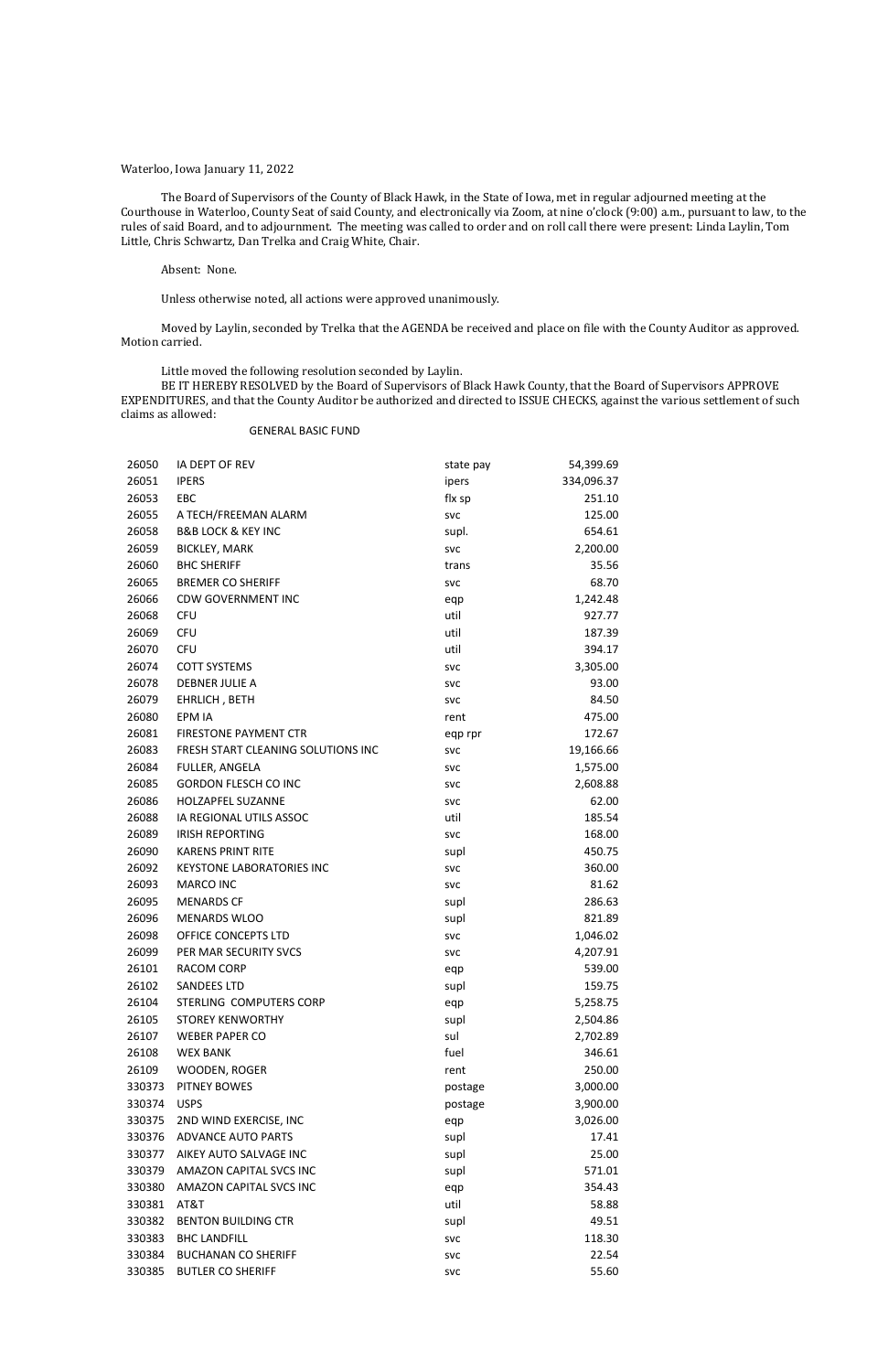| 330386 | CAMPBELL SUPPLY WLOO                       | <b>SVC</b> | 105.93    |
|--------|--------------------------------------------|------------|-----------|
| 330389 | <b>CLAYTON CO SHERIFF</b>                  | <b>SVC</b> | 35.00     |
| 330390 | <b>COAST TO COAST COMPUTER PRODUCTS</b>    | supl       | 572.08    |
| 330391 | COMPRESSED AIR & EQUIPMENT CO              | supl       | 121.50    |
| 330392 | <b>COURIER THE</b>                         | publ       | 344.00    |
| 330393 | <b>COVINGTON PROPERTIES</b>                | rent       | 275.00    |
| 330397 | <b>EASTGATE MHC LLC</b>                    | rent       | 225.00    |
| 330398 | <b>FEDEX</b>                               | <b>SVC</b> | 80.07     |
| 330399 | <b>FERGUSON ENTERPRISES INC</b>            | supl       | 376.89    |
| 330400 | GILGEN, ALBERT                             | rent       | 225.00    |
| 330401 | GORDON, JESSICA                            | remib      | 1,069.60  |
| 330403 | <b>GREEN SOURCE MGMT-THE SHREDDER</b>      | <b>SVC</b> | 445.35    |
| 330404 | HAGARTY WAYCHOFF GRARUP FUNERAL SVC        | trans      | 208.28    |
| 330406 | <b>HEALTHY CEDAR VALLEY COALITION</b>      | mem fees   | 20.00     |
| 330407 | HUDSON HARDWARE PLUMBING & HEATING         | eqp rpr    | 845.73    |
| 330409 | HUDSON PRINTING CO INC                     | publ       | 2,422.97  |
| 330410 | IA CANCER CONSORTIUM                       | mem fees   | 20.00     |
| 330411 | IA COUNTIES INFO TECH                      | mem fees   | 50.00     |
| 330414 | <b>IA PRISON INDUSTRIES</b>                | <b>SVC</b> | 400.00    |
| 330415 | IA STATE MEDICAL EXAMINER                  | <b>SVC</b> | 13,053.17 |
| 330416 | <b>IA STATE OF</b>                         | <b>SVC</b> | 4,293.78  |
| 330417 | <b>JOHNS AUTO BODY</b>                     | eqp rpr    | 2,005.56  |
| 330419 | LEE, AMANDA                                | <b>SVC</b> | 94.00     |
| 330420 | LEXISNEXIS MATTHEW BENDER                  | <b>SVC</b> | 674.68    |
| 330421 | LPC CONNECT                                | util       | 120.04    |
| 330422 | <b>MERCYONE</b>                            | utl        | 852.00    |
| 330424 | MID AMERICAN ENERGY                        | util       | 79.07     |
| 330425 | MOORE, GLEN                                | rent       | 225.00    |
| 330426 | MOTEL <sub>6</sub>                         | shlt       | 45.00     |
| 330428 | NAPA AUTO PARTS                            | supl       | 162.14    |
| 330429 | NATIONAL ASSOC OF CO VETERANS SVC OFFICERS | mem fees   | 200.00    |
| 330432 | <b>OFFICE DEPOT</b>                        | supl       | 409.62    |
| 330434 | PARAMOUNT INVESTMENTS                      | rent       | 200.00    |
| 330435 | PAUL H BROOKES PUBLISHING CO INC           | supl       | 5,152.80  |
| 330438 | PITNEY BOWES                               | postage    | 791.67    |
| 330440 | POWESHIEK WATER ASSOC                      | util       | 315.05    |
| 330441 | PRESTO-X                                   | <b>SVC</b> | 242.00    |
| 330442 | PROIMAGE PUBLISHING                        | <b>SVC</b> | 123.00    |
| 330444 | SIXTH DISTRICT RECORDERS ASSOC             | dues       | 25.00     |
| 330446 | SUMMIT FOOD SVC, LLC                       | food       | 11,171.52 |
| 330447 | TEDS HOME AND HARDWARE                     | supls      | 15.36     |
| 330449 | THE SHRED MASTER LLC                       | <b>SVC</b> | 124.48    |
| 330450 | <b>TOWNSQUARE MEDIA</b>                    | advrt      | 200.00    |
| 330452 | <b>USPO</b>                                | postage    | 131.34    |
| 330454 | <b>US CELLULAR</b>                         | util       | 1,572.45  |
| 330455 | <b>US CREMATION SOCIETY</b>                | <b>SVC</b> | 1,000.00  |
| 330456 | VAN WYNGARDEN & ABRAHAMSON INC             | <b>SVC</b> | 85.00     |
| 330457 | <b>VERIZON WIRELESS</b>                    | util       | 40.01     |
| 330459 | <b>WLOO WATER WORKS</b>                    | util       | 6,392.84  |
| 330460 | <b>WEST PAYMENT CTR</b>                    | <b>SVC</b> | 2,190.89  |
| 330461 | WORTH CO SHERIFF'S OFFICE                  | <b>SVC</b> | 38.50     |

# GENERAL SUPPLEMENTAL FUND

| 26050 | IA DEPT OF REV                              | state pay  | 528.31    |
|-------|---------------------------------------------|------------|-----------|
| 26051 | <b>IPFRS</b>                                | ipers      | 3,273.93  |
|       | 330387 CENTRAL IA JUVENILE DET CNT          | itg oat    | 59.05     |
|       | 330405 HANDS UP COMMUNICATION               | <b>SVC</b> | 574.00    |
|       | 330413 IA MUNICIPALITIES WORKERS COMP ASSOC | alloc      | 34,996.00 |

# CO SVCS FUND

|       | 26050 IA DEPT OF REV | state pay | 249.00   |
|-------|----------------------|-----------|----------|
| 26051 | <b>IPERS</b>         | ipers     | 1,274.09 |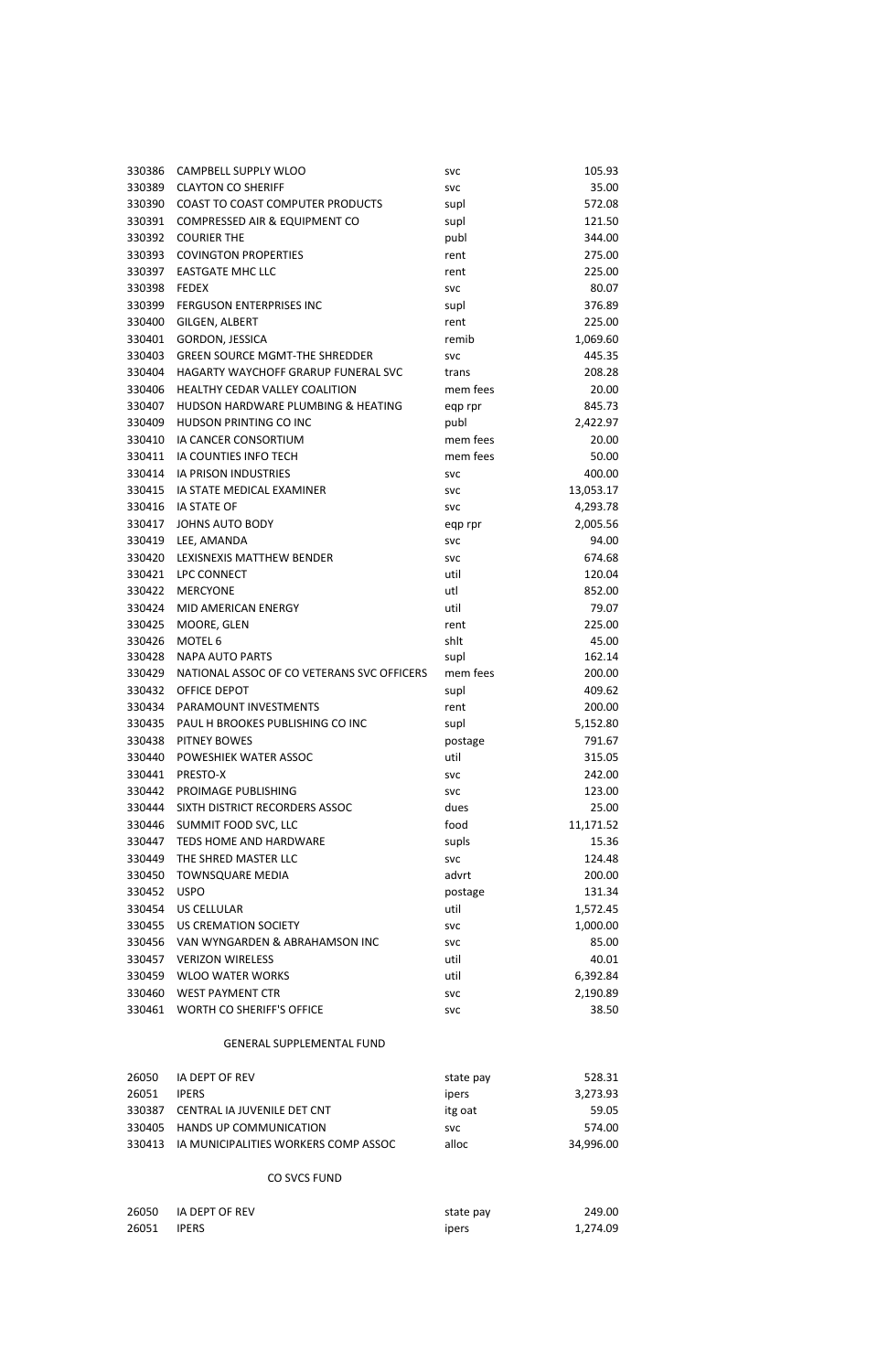### RURAL BASIC FUND

26050 IA DEPT OF REV State pay state pay 3,662.00

| 26051  | <b>IPERS</b>                   | ipers      | 24,415.08 |
|--------|--------------------------------|------------|-----------|
|        | <b>SECONDARY ROADS FUND</b>    |            |           |
| 26050  | IA DEPT OF REV                 | state pay  | 7,944.00  |
| 26051  | <b>IPERS</b>                   | ipers      | 42,902.09 |
| 26056  | <b>ANTON SALES</b>             | eqp        | 600.90    |
| 26057  | <b>ASPRO INC</b>               | supl       | 149.48    |
| 26062  | <b>BLACK HILLS ENERGY</b>      | fuel       | 723.63    |
| 26063  | <b>BMC AGGREGATES LC</b>       | supl       | 707.59    |
| 26067  | <b>CFU</b>                     | util       | 7.25      |
| 26071  | CEDAR VALLEY AUTO GLASS INC    | epq rpr    | 150.00    |
| 26073  | CONSOLIDATED ENERGY HARTLAND   | fuel       | 1,670.21  |
| 26076  | <b>D&amp;D TIRE INC</b>        | eqp rpr    | 1,040.00  |
| 26077  | DAN DEERY MOTOR CO INC         | eqp rpr    | 43.20     |
| 26082  | <b>FIX TIRE CO</b>             | fuel       | 312.82    |
| 26087  | <b>HUDSON CITY OF</b>          | util       | 34.70     |
| 26095  | <b>MENARDS CF</b>              | supl       | 288.15    |
| 26097  | NORTHLAND PRODUCTS CO          | supl       | 322.91    |
| 26105  | <b>STOREY KENWORTHY</b>        | supl       | 7.49      |
| 26106  | THOMAS JAMES LLC               | <b>SVC</b> | 17.50     |
| 26110  | <b>SCHILLING DALE</b>          | unif       | 120.00    |
| 330378 | AIRGAS NORTH CENTRAL           | supl       | 55.63     |
| 330379 | AMAZON CAPITAL SVCS INC        | supl       | 168.93    |
| 330388 | <b>CENTURYLINK</b>             | util       | 55.09     |
| 330394 | <b>DONS TRUCK SALES INC</b>    | supl       | 3,100.64  |
| 330396 | <b>DUNKERTON COOP ELEVATOR</b> | fuel       | 1,704.87  |
| 330402 | <b>GRACIOUS FOOD LLC</b>       | fuel       | 644.68    |
| 330408 | HUDSON MUNICIPAL ELECTRIC UTIL | util       | 395.04    |
| 330412 | IA DEPT OF TRANSPORTATION      | cert       | 360.00    |
| 330418 | LA PORTE MOTOR SUPPLY INC      | fuel       | 120.00    |
| 330421 | <b>LPC CONNECT</b>             | util       | 38.89     |
| 330423 | MID AMERICAN ENERGY            | uutil      | 41.76     |
| 330427 | MURPHY TRACTOR & EQUIPMENT CO  | supl       | 451.74    |
| 330428 | <b>NAPA AUTO PARTS</b>         | supl       | 36.98     |
| 330431 | <b>ODEN ENTERPRISES INC</b>    | supl       | 24,375.96 |
| 330433 | ORIGIN DESIGN CO               | <b>SVC</b> | 745.00    |
| 330436 | PETERSON CONTRACTORS INC       | <b>SVC</b> | 97,464.02 |
| 330437 | PHELPS UNIFORM SPECIALIST      | <b>SVC</b> | 55.75     |
| 330439 | POMP'S TIRE SVC                | eqp rpr    | 4,986.84  |
| 330443 | SAM ANNIS & CO                 | <b>SVC</b> | 665.92    |
| 330445 | <b>STOKES WELDING</b>          | eqp        | 5,087.79  |
| 330448 | TERRACON CONSULTANTS INC       | <b>SVC</b> | 2,997.62  |
| 330451 | TRAFFIC & PARKING CONTROL CO   | supl       | 593.75    |

| 26050  | IA DEPT OF REV           | state pay | 227.00   |
|--------|--------------------------|-----------|----------|
| 26051  | <b>IPERS</b>             | ipers     | 1,678.83 |
| 26064  | <b>BOB BARKER CO INC</b> | supl      | 193.75   |
| 26075  | CPI/GUARDIAN             | supl      | 1,867.00 |
| 26091  | <b>KEEFE SUPPLY CO</b>   | food      | 4,598.68 |
| 26094  | <b>MCKEE FOODS</b>       | food      | 102.30   |
| 26096  | <b>MENARDS WLOO</b>      | supl      | 23.50    |
| 330395 | <b>DOORS INC</b>         | eqp rpr   | 5,822.09 |

330453 UNITY POINT - ALLEN HOSPITAL SVC SVC 313.00

## CONSERVATION TRUST FUND

| 26095 | MENARDS CF   | supl | 220.32 |
|-------|--------------|------|--------|
| 26096 | MENARDS WLOO | supl | 224.74 |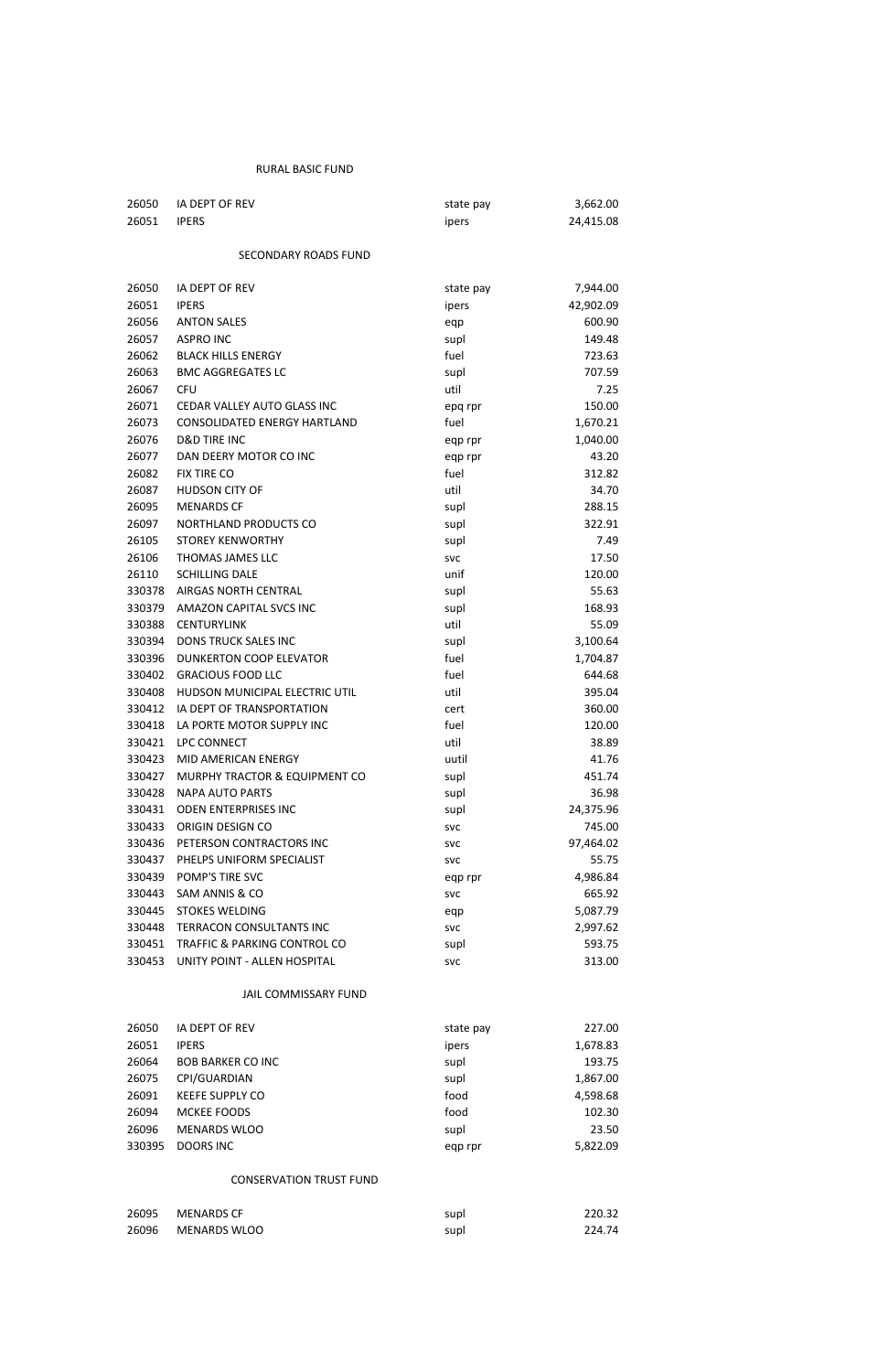#### RURAL SEWER FUND

| 26072  | <b>CEDAR VALLEY PUMP LLC</b>        | eqp rpr   | 8,329.85  |
|--------|-------------------------------------|-----------|-----------|
|        | <b>INS TRUST FUND</b>               |           |           |
| 26052  | NAVITUS HEALTH SOLUTIONS            | ins       | 10,206.48 |
| 26054  | PREFERRED ONE INSURANCE CO          | ins       | 94,294.74 |
| 26100  | PERSPECTIVE CONSULTING PARTNERS LLC | ins       | 10,000.00 |
|        | SOLID WASTE ADMIN FUND              |           |           |
| 26050  | IA DEPT OF REV                      | state pay | 417.00    |
| 26051  | <b>IPERS</b>                        | ipers     | 2,022.54  |
|        | <b>EMERGENCY MGMT FUND</b>          |           |           |
| 26050  | IA DEPT OF REV                      | state pay | 261.00    |
| 26051  | <b>IPERS</b>                        | ipers     | 1,270.37  |
|        | <b>CONS COMM FUND</b>               |           |           |
| 26050  | IA DEPT OF REV                      | state pay | 4,450.00  |
| 26051  | <b>IPERS</b>                        | ipers     | 27,118.37 |
|        | CO ASSESSOR FUND                    |           |           |
|        |                                     |           |           |
| 26050  | IA DEPT OF REV                      | state pay | 2,238.00  |
| 26051  | <b>IPERS</b>                        | ipers     | 12,661.22 |
| 26061  | <b>BHC TREASURER</b>                | it fee    | 5,000.00  |
| 26103  | SCHMIDT, LORI                       | mileage   | 56.00     |
| 330430 | NORTHEAST DISTRICT OF IA ASSESSORS  | edu       | 200.00    |
| 330458 | <b>VISA</b>                         | supl      | 609.05    |

AYES: Laylin, Little, Schwartz, Trelka, White.

NAYS: None. Resolution adopted.

RECEIVE PROJECT UPDATES FROM DEPARTMENT HEADS/ELECTED OFFICIALS. County Engineer Cathy Nicholas said that snow is possible on Friday, and residents of the county should be aware that county road crews plow snow from 5:00 am to 5:00 pm, and there is no night shift.

Maintenance Superintendent Rory Geving said that parts for the emergency backup generator at Pinecrest have arrived and will be installed on January 12 at 5:00 pm.

Moved by Trelka, seconded by Laylin that the MINUTES of the Board Meeting held January 4, 2022 and January 6, 2022 be and are hereby approved as submitted. Motion carried.

### **CONSENT AGENDA**

Laylin moved the following resolution seconded by Trelka.

- A. TO APPROVE, RECEIVE, PLACE ON FILE WITH THE COUNTY AUDITOR
	- 1. The Board of Supervisors APPROVE INTERGOVERNMENTAL JOURNAL ENTRIES, and that the County Auditor be authorized and directed to TRANSFER monies within the various funds as submitted. (None)
	- 2. The PAYROLL ADJUSTMENTS submitted by the various departments and the County Auditor be authorized and

### directed to adjust his records accordingly.

#### **BOARD OF SUPERVISORS, Craig White, Chair**

| LAMB, LISA M.                          | \$22.59 | 12/26/2021 | TRANSFER                 |
|----------------------------------------|---------|------------|--------------------------|
| <b>SHERIFF, Tony Thompson</b>          |         |            |                          |
| ANEWEER, REED E.                       | \$21.52 | 12/28/2021 | <b>COMP OF PROBATION</b> |
| BRIGGS, ANDREW M.                      | \$30.24 | 12/29/2021 | <b>TRANSFER</b>          |
| FRISCH, THOMAS H.                      | \$35.21 | 12/31/2021 | <b>TERMINATION</b>       |
| HAAS, BRANDON R.                       | \$21.52 | 1/3/2022   | <b>TERMINATION</b>       |
| LANDERS, WYATT J.                      | \$33.89 | 12/26/2021 | <b>INCREMENT RAISE</b>   |
| LEIN, JULIE D.                         | \$38.52 | 12/26/2021 | <b>INCREMENT RAISE</b>   |
| NAGL, CURTIS L.                        | \$33.89 | 12/26/2021 | <b>INCREMENT RAISE</b>   |
| OLIVER, HAROLD I.                      | \$35.21 | 12/31/2021 | <b>TERMINATION</b>       |
| SCHMIDT, JOSEPH R.                     | \$35.21 | 12/29/2021 | <b>TRANSFER</b>          |
| STEVENSON, KAYLEE A.                   | \$21.52 | 12/27/2021 | <b>NEW HIRE</b>          |
| <b>COUNTY ATTORNEY, Brian Williams</b> |         |            |                          |
| <b>GRIFFITH, CHRISTINE L.</b>          | \$26.85 | 12/31/2021 | TERMINATION              |
| VANDERWALL, ETHAN R.                   | \$35.45 | 12/26/2021 | <b>INCREMENT RAISE</b>   |
|                                        |         |            |                          |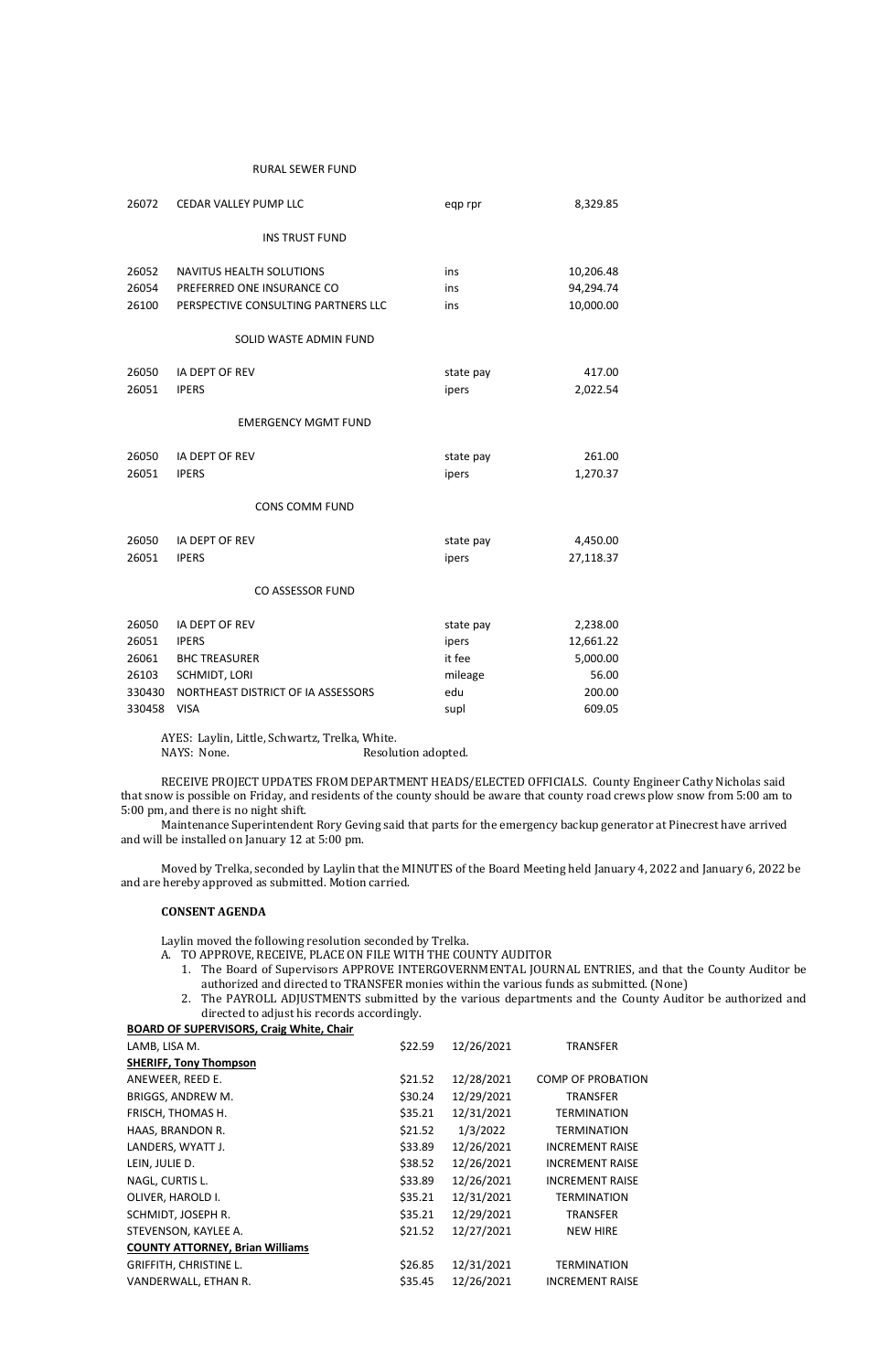| <b>INFORMATION TECHNOLOGY, AI Yu</b> |         |                    |                 |
|--------------------------------------|---------|--------------------|-----------------|
| YU, ALFRED K.                        |         | \$52.88 12/27/2021 | <b>NEW HIRE</b> |
| <b>ENGINEER, Cathy Nicholas</b>      |         |                    |                 |
| SCHULTZ, DEREK C.                    | \$24.89 | 1/3/2022           | <b>NEW HIRE</b> |
|                                      |         |                    |                 |

AYES: Laylin, Schwartz, Trelka, White, Little. NAYS: None. Resolution adopted.

#### **CONSENT AGENDA ENDS**

Moved by Little, seconded by Laylin that the PERSONNEL REQUISITION for the Administrative Aide III (full-time) position in the County Maintenance Office be approved, as recommended by Rory Geving, Maintenance Superintendent. Motion carried.

Moved by Laylin, seconded by Schwartz that the REAPPOINTMENT of Wesley Pilkington as a member for the Black Hawk County Board of Health for a three-year term be approved effective January 1, 2022. Motion carried.

Moved by Laylin, seconded by Schwartz that the REAPPOINTMENT OF Disa Cornish as a member for the Black Hawk County Board of Health for a three-year term be approved effective January 1, 2022. Motion carried.

DISCUSSION/POSSIBLE BOARD ACTION – Providing a letter of support to the City of Cedar Falls for the federal grant regarding the Cedar River Project. Trelka said there was no commitment on funding. Little said that the letter should be reviewed by the County Attorney's Office.

Moved by Laylin, seconded by Trelka to approve providing a letter of support to the City of Cedar Falls for the federal grant regarding the Cedar River Project, subject to review by the County Attorney. Motion carried.

DISCUSSION/POSSIBLE BOARD ACTION – Crow mitigation services for 2022. Geving said the county signed an agreement with the city of Waterloo to engage the Iowa Department of Natural Resources for crow mitigation services, which appear to be having some success in getting the crows out of the downtown area. City Forester Todd Derifield showed pictures indicating the seriousness of the crow defecation and asked the Board to approve paying something toward the \$20,000 cost for the year.

Moved by Trelka, seconded by Little to pay the city of Waterloo \$5,000 to partially defray the city's \$20,000 cost for crow mitigation. Motion carried.

DISCUSSION – County Preparedness and Possible Updates for COVID-19. Health Department Director Nafissa Cisse-Egbounye said the county has a 39.5% positivity rate, which is a 15.2% increase since January 3. For age 12 and older, 66% are fully vaccinated and 76% have at least one dose; 12.9% of 5-11-year-olds are vaccinated.

Human Resources Director Amanda Fesenmeyer said that the federal OSHA requirement for employees to be vaccinated or take weekly tests in businesses with 100 or more employees was to take effect today, but on January 7 the Iowa OSHA office said that it won't adopt or enforce the requirement, which is presently under consideration by the U.S. Supreme Court. She said about half of Black Hawk County employees have not registered their status with her office. Trelka asked if the rule applies to elected officials. Assistant County Attorney Mike Treinen said there is no exception for that in the law. Fesenmeyer said the County Attorney's Office told her that it is reasonable for employers to pause in implementing the requirement. Trelka said he believes in being vaccinated but not with mandates for it, that people should accept COVID as part of life and move on. Schwartz said that even if the OSHA rule stands, the county wouldn't have to terminate unvaccinated employees as long as they followed the testing requirements. Trelka wondered about requiring vaccinations for those 65 and older, since that is the most vulnerable population age-wise. Fesenmeyer said it might lead to discrimination and she'd stay away from it. Schwartz said he'd support something across the board, since that's the only way to protect those most vulnerable, and that the exemption based on religious beliefs is loose enough to accommodate most people. White said they just need to stay on top of it. Fesenmeyer said that she would pause on implementation until there is a ruling by the Supreme Court.

DISCUSSION/POSSIBLE BOARD ACTION – Consideration of all aspects of the FY23 Black Hawk County Budget.

Presentations were given by Black Hawk County libraries, Information Technology, Conservation and Maintenance with Finance Director James Perry giving summaries of revenues and expenditures. Perry reviewed capital requests, which total \$5,395,550, of which \$4,638,400 is for Secondary Roads and \$757,150 for everything else.

Perry said that he had entered 3% increases for all non-bargaining employees, with the exception of elected officials, since that is what bargaining units will receive. The Compensation Board recommended increases of 20% for the Sheriff, 10% for the Attorney and 4.5% for the Auditor, Treasurer and Recorder.

Trelka moved the following resolution seconded by Laylin.

BE IT HEREBY RESOLVED to reduce the recommendation of the County Compensation Board, which proposed increases of

20% for the Sheriff, 10% for the Attorney and 4.5% for the Auditor, Treasurer and Recorder, by 25%, so that the increases will be 15% for the Sheriff, 7.5% for the Attorney, and 3.375% for the Auditor, Treasurer and Recorder.

The supervisors expressed frustration with the new law requiring Compensation Boards to use the salaries of a variety of law enforcement officials to determine their recommendations for sheriffs, and said it is a decision best made on the local level.

AYES: Laylin, Schwartz, Trelka.

NAYS: Little, White. Resolution adopted.

Little moved the following resolution seconded by White.

BE IT HEREBY RESOLVED to approve a 3% across-the-board salary increase for non-bargaining employees. AYES: Laylin, Little, Schwartz, Trelka, White.

NAYS: None. Resolution adopted.

Little moved the following resolution seconded by White.

BE IT HEREBY RESOLVED to approve a 3% across-the-board salary increase for department heads.

Human Resources Director Amanda Fesenmeyer said that some department heads are on the general services (GS) scale, which entitles them to merit increases, and other are not, and she thought for fairness and consistency all of them should be. The Board decided to consider that in a separate action.

AYES: Laylin, Little, Schwartz, Trelka, White.

NAYS: None. The resolution adopted.